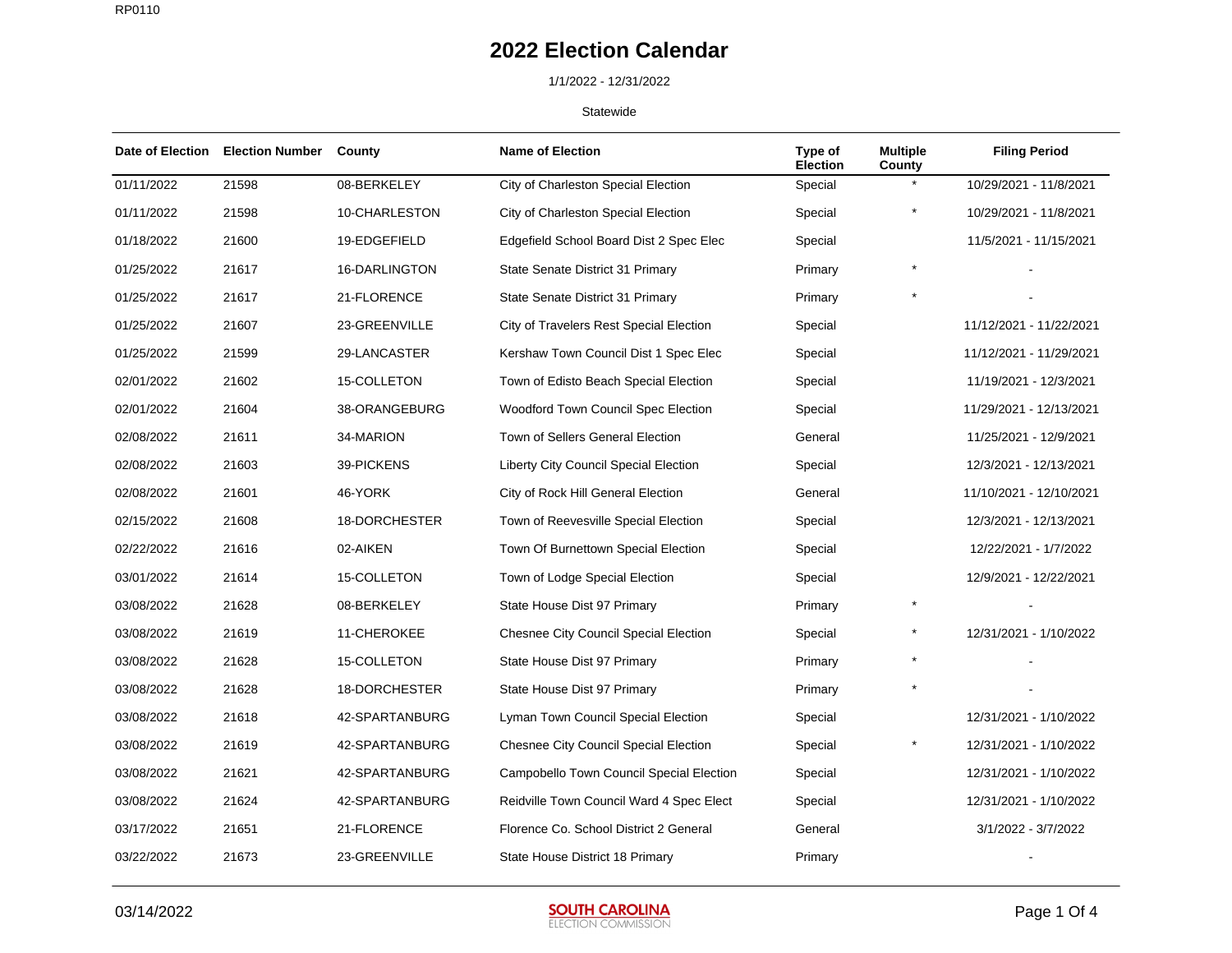## 1/1/2022 - 12/31/2022

| Date of Election | <b>Election Number</b> | County          | <b>Name of Election</b>                  | Type of<br><b>Election</b> | <b>Multiple</b><br>County | <b>Filing Period</b>   |
|------------------|------------------------|-----------------|------------------------------------------|----------------------------|---------------------------|------------------------|
| 03/29/2022       | 21605                  | 16-DARLINGTON   | State Senate Dist 31 Special Election    | Special                    |                           | 12/3/2021 - 12/11/2021 |
| 03/29/2022       | 21605                  | 21-FLORENCE     | State Senate Dist 31 Special Election    | Special                    | *                         | 12/3/2021 - 12/11/2021 |
| 03/29/2022       | 21636                  | 21-FLORENCE     | Timmonsville Town Council Spec Elec      | Special                    |                           | 1/21/2022 - 1/31/2022  |
| 03/29/2022       | 21637                  | 21-FLORENCE     | Johnsonville Town Council Spec Elec      | Special                    |                           | 1/21/2022 - 1/31/2022  |
| 03/29/2022       | 21648                  | 22-GEORGETOWN   | School Board At Large Special Election   | Special                    |                           | 1/21/2022 - 1/31/2022  |
| 03/29/2022       | 21629                  | 34-MARION       | Marion City Council Dist 1 Spec Elect    | Special                    |                           | 2/2/2022 - 2/11/2022   |
| 03/29/2022       | 21645                  | 38-ORANGEBURG   | Neeses Town Council Spec Election        | Special                    |                           | 1/24/2022 - 2/7/2022   |
| 04/05/2022       | 21654                  | 02-AIKEN        | Town of Perry Special Election           | Special                    |                           | 1/18/2022 - 2/17/2022  |
| 04/05/2022       | 21650                  | 04-ANDERSON     | City of Anderson General Election        | General                    |                           | 1/20/2022 - 2/3/2022   |
| 04/05/2022       | 21652                  | 05-BAMBERG      | City of Bamberg Seat 3 Special Election  | Special                    |                           | 2/18/2022 - 3/4/2022   |
| 04/05/2022       | 21622                  | 10-CHARLESTON   | City of Folly Beach General Election     | General                    |                           | 1/21/2022 - 2/4/2022   |
| 04/05/2022       | 21623                  | 10-CHARLESTON   | City of Isle of Palms Special Election   | Special                    |                           | 1/21/2022 - 1/31/2022  |
| 04/05/2022       | 21632                  | 12-CHESTER      | Town of Great Falls General Election     | General                    |                           | 2/4/2022 - 2/18/2022   |
| 04/05/2022       | 21626                  | 13-CHESTERFIELD | Town of Chesterfield General Election    | General                    |                           | 1/21/2022 - 2/4/2022   |
| 04/05/2022       | 21630                  | 14-CLARENDON    | City of Manning General Election         | General                    |                           | 1/20/2022 - 2/3/2022   |
| 04/05/2022       | 21635                  | 14-CLARENDON    | Town of Summerton General Election       | General                    |                           | 12/31/2021 - 1/21/2022 |
| 04/05/2022       | 21640                  | 19-EDGEFIELD    | Town of Edgefield General Election       | General                    |                           | 1/3/2022 - 2/4/2022    |
| 04/05/2022       | 21641                  | 19-EDGEFIELD    | Town of Johnston General Election        | General                    |                           | 1/3/2022 - 2/4/2022    |
| 04/05/2022       | 21662                  | 20-FAIRFIELD    | City of Ridgeway General Election        | General                    |                           | 1/24/2022 - 2/4/2022   |
| 04/05/2022       | 21642                  | 25-HAMPTON      | Town of Hampton General Election         | General                    |                           | 1/21/2022 - 2/4/2022   |
| 04/05/2022       | 21609                  | 32-LEXINGTON    | Town of South Congaree General Election  | General                    |                           | 1/24/2022 - 2/4/2022   |
| 04/05/2022       | 21655                  | 33-MCCORMICK    | City of McCormick General Election       | General                    |                           | 1/20/2022 - 2/4/2022   |
| 04/05/2022       | 21688                  | 33-MCCORMICK    | City of Parksville General Election      | General                    |                           | 2/4/2022 - 2/18/2022   |
| 04/12/2022       | 21613                  | 06-BARNWELL     | Barnwell County School Board General Ele | General                    |                           | 1/21/2022 - 2/4/2022   |
| 04/12/2022       | 21620                  | 15-COLLETON     | Town of Williams General Election        | General                    |                           | 1/24/2022 - 2/4/2022   |

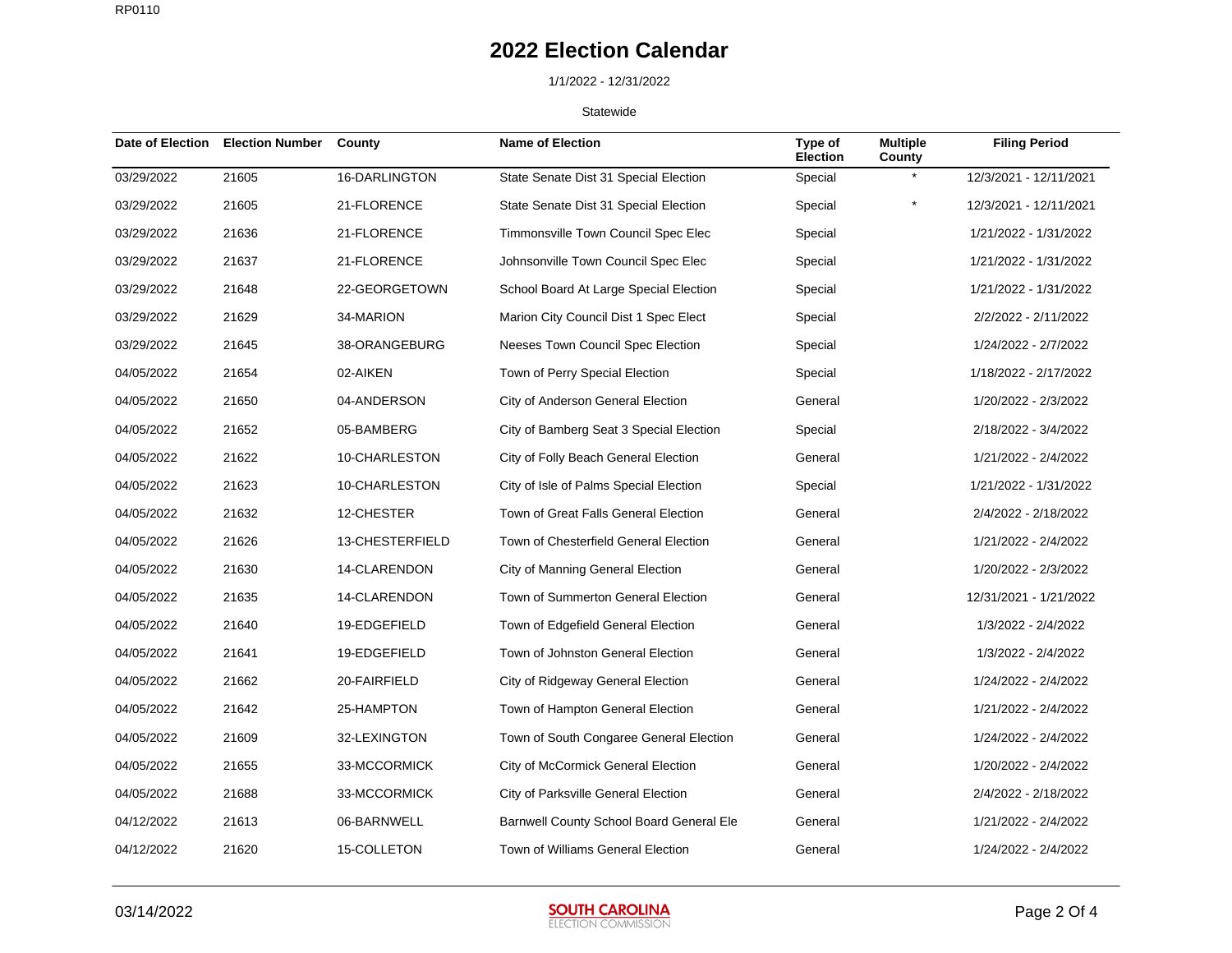## 1/1/2022 - 12/31/2022

| Date of Election | <b>Election Number</b> | County         | <b>Name of Election</b>                  | Type of<br><b>Election</b> | <b>Multiple</b><br>County | <b>Filing Period</b>  |
|------------------|------------------------|----------------|------------------------------------------|----------------------------|---------------------------|-----------------------|
| 04/12/2022       | 21610                  | 32-LEXINGTON   | Gilbert Town Council Special Election    | Special                    |                           | 2/14/2022 - 2/25/2022 |
| 04/12/2022       | 21674                  | 40-RICHLAND    | Town of Eastover General Election        | General                    |                           | 2/11/2022 - 2/21/2022 |
| 04/12/2022       | 21675                  | 44-UNION       | Town of Jonesville General Election      | General                    |                           | 1/25/2022 - 2/4/2022  |
| 04/19/2022       | 21696                  | 44-UNION       | Union County Council District 5 Primary  | Primary                    |                           |                       |
| 04/19/2022       | 21667                  | 46-YORK        | Town of Sharon Special Election          | Special                    |                           | 2/4/2022 - 2/14/2022  |
| 04/26/2022       | 21670                  | 37-OCONEE      | Westminster City Council Special Elec    | Special                    |                           | 2/18/2022 - 2/28/2022 |
| 05/03/2022       | 21672                  | 02-AIKEN       | Town of Windsor General Election         | General                    |                           | 2/23/2022 - 3/4/2022  |
| 05/03/2022       | 21663                  | 20-FAIRFIELD   | City of Jenkinsville General Election    | General                    |                           | 2/21/2022 - 3/4/2022  |
| 05/10/2022       | 21573                  | 01-ABBEVILLE   | Ware Shoals School Board Gen Election    | General                    | $^{\star}$                | 2/25/2022 - 3/11/2022 |
| 05/10/2022       | 21573                  | 24-GREENWOOD   | Ware Shoals School Board Gen Election    | General                    |                           | 2/25/2022 - 3/11/2022 |
| 05/10/2022       | 21574                  | 24-GREENWOOD   | Ninety Six School Board Gen Election     | General                    |                           | 2/25/2022 - 3/11/2022 |
| 05/10/2022       | 21573                  | 30-LAURENS     | Ware Shoals School Board Gen Election    | General                    |                           | 2/25/2022 - 3/11/2022 |
| 05/10/2022       | 21612                  | 34-MARION      | Marion County School Board General Elect | General                    |                           | 2/10/2022 - 3/11/2022 |
| 05/10/2022       | 21677                  | 42-SPARTANBURG | Spartanburg Metro B Water Dist Gen Elect | General                    |                           | 2/24/2022 - 3/11/2022 |
| 05/17/2022       | 21695                  | 01-ABBEVILLE   | Abbeville County School Board Referendum | Referendum                 |                           |                       |
| 05/17/2022       | 21627                  | 08-BERKELEY    | State House Dist 97 Special Election     | Special                    | $^{\star}$                | 1/7/2022 - 1/15/2022  |
| 05/17/2022       | 21697                  | 08-BERKELEY    | Town of Jamestown Special Election       | Special                    |                           | 3/14/2022 - 3/25/2022 |
| 05/17/2022       | 21627                  | 15-COLLETON    | State House Dist 97 Special Election     | Special                    |                           | 1/7/2022 - 1/15/2022  |
| 05/17/2022       | 21627                  | 18-DORCHESTER  | State House Dist 97 Special Election     | Special                    |                           | 1/7/2022 - 1/15/2022  |
| 05/24/2022       | 21646                  | 23-GREENVILLE  | State House District 18 Special Election | Special                    |                           | 1/21/2022 - 1/28/2022 |
| 05/24/2022       | 21679                  | 29-LANCASTER   | Heath Springs Town Council Spec Election | Special                    |                           | 3/11/2022 - 3/21/2022 |
| 05/31/2022       | 21694                  | 07-BEAUFORT    | Hilton Head PSD, Voting Dist #4 Special  | Special                    |                           | 3/18/2022 - 3/28/2022 |
| 06/14/2022       | 21644                  | <b>ALL</b>     | <b>Statewide Primary</b>                 | Primary                    |                           |                       |
| 06/21/2022       | 21691                  | 41-SALUDA      | Saluda County Chairman Special Election  | Special                    |                           | 2/25/2022 - 3/5/2022  |
| 06/21/2022       | 21680                  | 44-UNION       | Union County Council Special Election    | Special                    |                           | 2/18/2022 - 2/26/2022 |